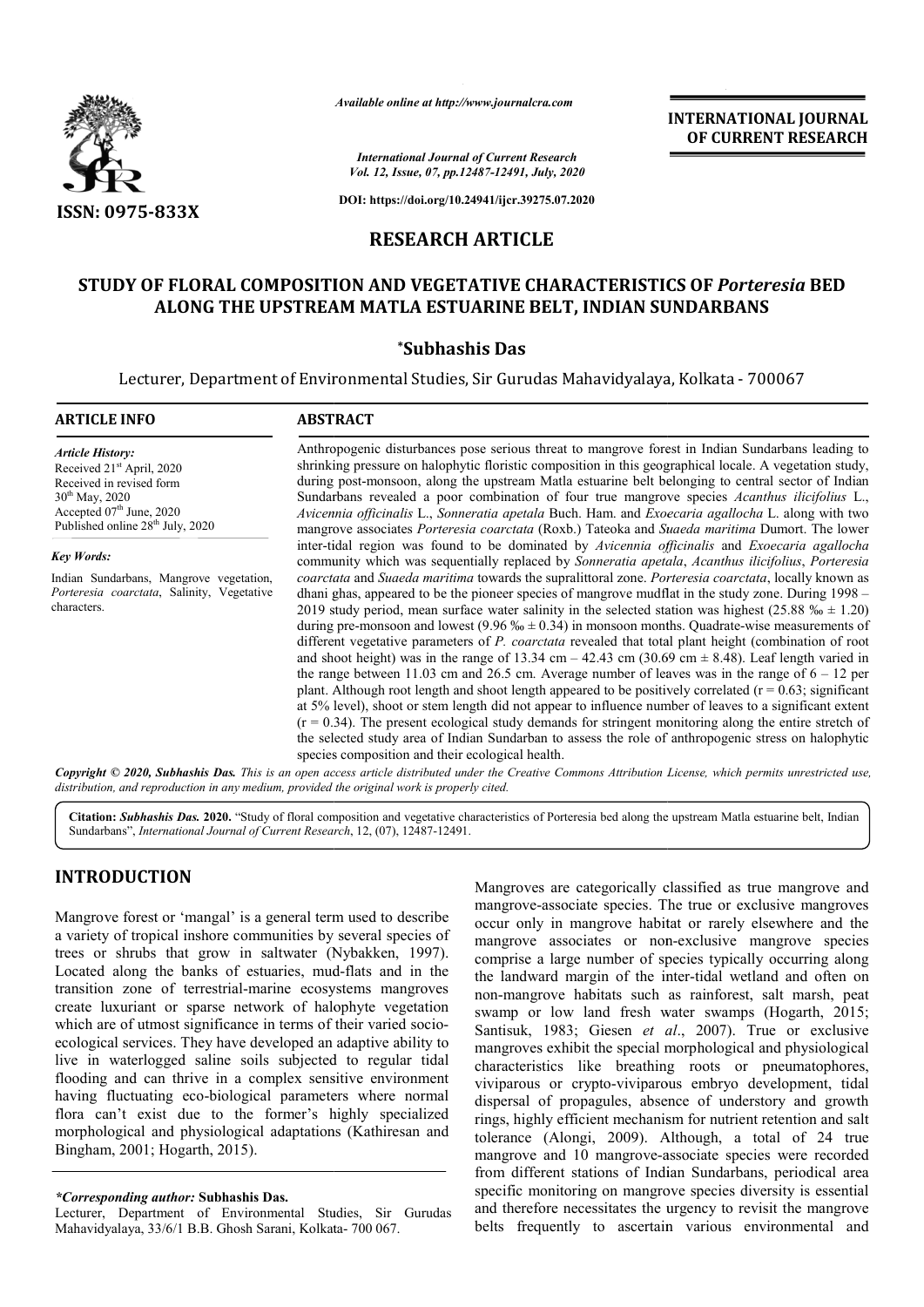anthropogenic factors putting constant shrinking pressure on mangrove diversity (Barik and Chowdhury, 2014). The present field-survey is an attempt to properly assess the mangrove vegetation and thereby understand the floral composition along the upstream stretch of River Matla, now undisturbed from ferry services in the study-zone, in the vicinity of Canning Township, West Bengal (India) which falls in the central sector of Indian Sundarbans.

**Description of the Study Area:** Field-work for present study was carried out at Canning (22°18'41.9" North Latitude & 88°40ʹ34.8ʺ East Longitude) which is administratively and geographically positioned in South 24 Parganas district of West Bengal, India along the south bank of Matla riverine belt that falls in the central sector of Indian Sundarbans. With a total area of  $10.20 \text{ km}^2$ , the station has an important fish landing station. The climate of the study zone is maritimetropical and categorically divided into four weather-periods *viz.* pre-monsoon (February/ March to May/ June), monsoon (June/ July to September), post-monsoon (October to November) and dry period or winter (December to January). Average diurnal temperature gradually increases from January and achieves the peak value in May/ June. The area experiences three different phases of mean temperature which increases from February through May and thereafter gradually decreases till October and then sharply falls in January due to chill-factor caused by flow of northwesterly wind from Himalayas. The rainfall pattern in Sundarbans differs from the overall pattern of rainfall over the entire district of South 24 Parganas because of the former's close proximity to Bay of Bengal. During a 2011 – 2012 study, a maximum of 839.8 mm and a minimum of 0.2 mm amount of rainfall were recorded in August (monsoon) and November (post-monsoon) respectively. In the same study, the amount of rainfall recorded during monsoon period was 1597.6 mm (Pitchaikani *et al.,* 2017). Annual variation of relative humidity, a vital weather parameter that reflects air's moisture content, ranges between 16 % and 99 %.

# **MATERIALS AND METHODS**

Halophytic floral vegetation of the selected station was thoroughly assessed to pin-point the actual composition of different true-mangrove and mangrove-associate species. Field-work was carried out along the north-western bank of Matla riverine system during December, 2019 and January, 2020 which belong to winter period of the study area. The mangrove mud-flat receives high tide water twice a day as the area experiences semi-diurnal nature of tide. *Porteresia coarctata* vegetation in the supra-littoral zone of the mangrove mud-flat in the selected station was chosen for quadrate study. A line transect was laid towards landward margin from the high-tide level of the mud-flat. Along the line transect, three plots, each being 400 m<sup>2</sup> (20 m x 20 m) in area were selected. Five quadrants, each of 1 m x 1 m area, were randomly laid in each plot with total fifteen quadrants covering three plots. Quadrants have been serially numbered as Q-1 to Q-15 (Quadrate 1 to Quadrate 15). Three individual plant species of *P. coarctata* were randomly sampled from three points in each quadrate with all vegetative parts as accurately as possible. Collected samples were washed properly to remove adhered non-plant materials. Three randomly sampled individual species per quadrate, i.e., Q-1 to Q-15, were tagged as P-1, P-2, P-3 (Plant 1, Plant 2, Plant 3) and this similar trend was followed in serial order till the last quadrate, Q-15, where

individuals have been tagged as P-43, P-44 and P-45 respectively. During the entire study period, every possible step was taken to cause minimum harm to the marsh vegetation. Measurements of different vegetative parts of each plant body like shoot and root length, leaf length and breadth, number of leaves per shoot were accurately recorded in the field in order to avoid any distortion in the real data. Values presented in Table 2 and Figure 2 are average of triplicate observations (3 individuals) per quadrate for each vegetative part of the plant body. Surface water samples were collected in cleaned bottles during high tide from the present station in premonsoon, monsoon and post-monsoon months of the period 2015 - 2019 and salinity was measured using a salinity refractometer on the spot and all the values were cross-checked in the laboratory following the method as outlined in Strickland and Parsons, 1972. These values along with data from previous workers have been presented in Figure 1.

## **RESULTS AND DISCUSSION**

In the study zone which falls along the upstream region of Matla estuarine system, a moderately healthy halophytic floral composition having moderate to dense vegetation of four true mangrove species – 1) *Acanthus ilicifolius* L., 2) *Avicennia officinalis* L., 3) *Sonneratia apetala* Buch. Ham. and 4) *Exoecaria agallocha* L. along with thick to sparse network of two mangrove associate species – 1) *Porteresia coarctata* (Roxb.) Tateoka and 2) *Suaeda maritima* Dumort. Were observed (Table 1). Measurements of different vegetative characteristics of *Porteresia coarctata*, recorded in Table 2, revealed that the marsh vegetation of *P. coarctata* in the present study zone possesses an average shoot length in the range of 9.67 cm (Quadrate 04) to 31.83 cm (Quadrate 09) whereas the average root length varied between 3.67 cm (Quadrate 04) and 10.17 cm (Quadrate 13). Total plant height was found in the range of 13.34 cm (Quadrate 04) to 42.43 cm (Quadrate 09). The average number of leaves per shoot was maximum with 12 leaves in Quadrate 9 and minimum with 6 leaves in Quadrate 2. Range of maximum leaf length was 16.23 cm to 26.5 cm in Quadrate 11 whereas a minimum leaf length in the range of 11.03 cm to 22 cm was recorded in Quadrate 5. No major variation was observed in leaf breadth and in all quadrates, average leaf breadth varied between 0.3 cm and 0.4 cm. Mangrove ecosystem in Sundarbans is constantly changing across temporal and spatial scales due to different natural and anthropogenic forces. Increasing water salinity and immersed land-blocks along the coastal belt as a result of severe climatic events, like tropical cyclone Aila, (2004), Bulbul (2019), Amphan (2020) are set to adversely impact the sensitive ecosystem of the Royal Bengal tiger dominated Sundarban mangrove forest. A combination of freshwater availability and water salinity along with other abiotic environmental parameters like nutrient availability, aquatic pH and temperature, annual fluctuation in air temperature and its moisture content, precipitation etc. have a measurable effect on floral diversity of mangroves in Sundarbans. The mudflat of Canning (study zone) belongs to an elongated tidal point bar of the Matla River. During the late medieval period, the lower Gangetic basin had started shifting from the west to east that resulted in severance of connections of many local rivers with the Ganga and as a result rivers like Matla became mere brackish waters as they had neither any link with the mighty Padma and instead of sweet waters from the Ganga they became subjected to inflow of saline waters from Bay of Bengal (Mukherjee, 2017).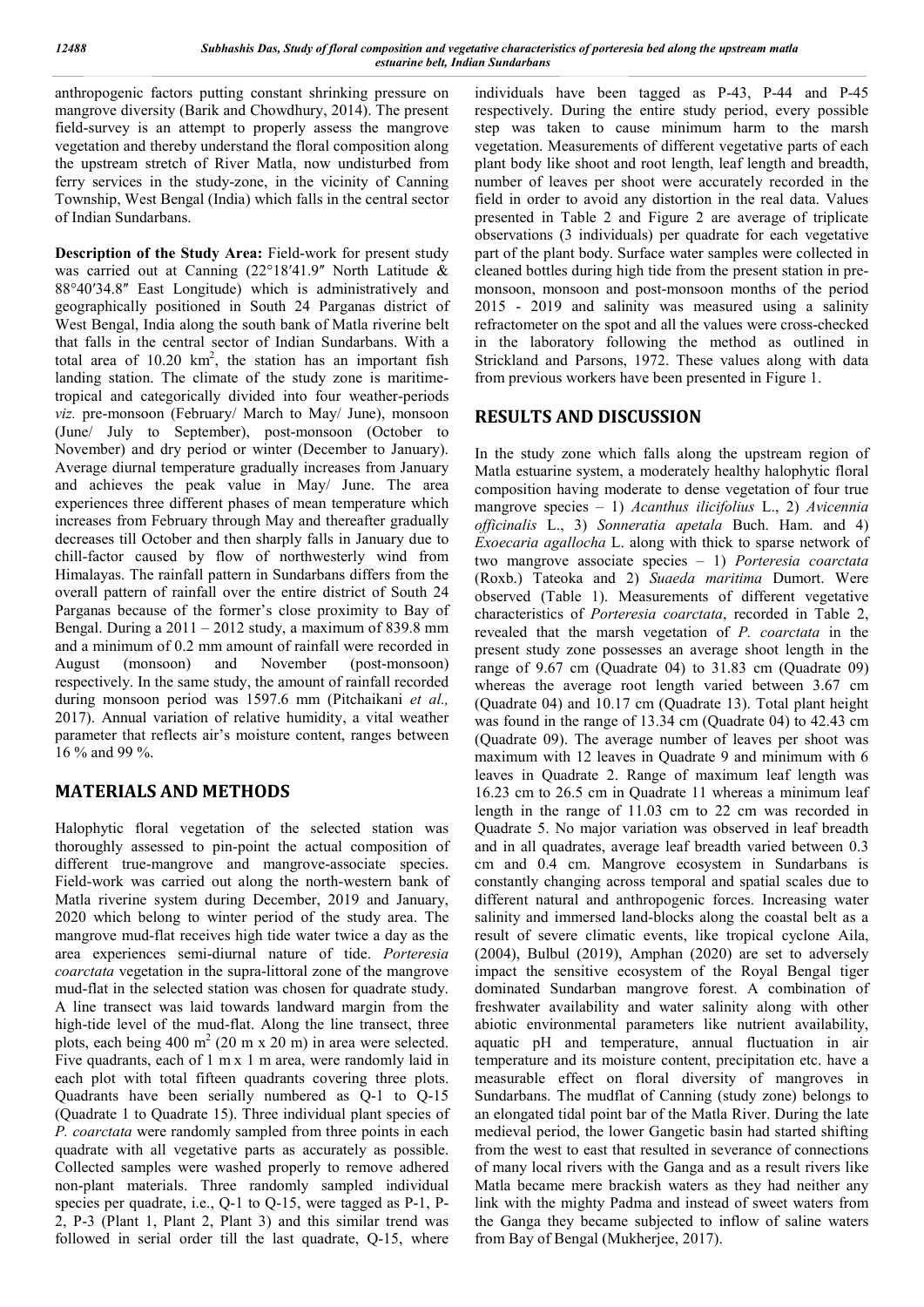| <b>Floral Category</b> | Sl. No. | Binomial name                        | Family         | Local name              | Distribution (as observed)   |
|------------------------|---------|--------------------------------------|----------------|-------------------------|------------------------------|
| True-mangrove          |         | Acanthus ilicifolius L.              | Acanthaceae    | Horkonch kanta/ Hargoza | Sparse vegetation            |
|                        |         | Sonneratia apetala Buch. Ham.        | Sonneratiaceae | Keora                   | Moderate vegetation          |
|                        |         | Exoecaria agallocha L.               | Euphorbiaceae  | Gewa/ Goan              | Moderate vegetation          |
|                        |         | Avicennia officinalis L.             | Avicenniaceae  | Bani                    | Moderate to dense vegetation |
| Mangrove-associate     |         | Porteresia coarctata (Roxb.) Tateoka | Poaceae        | Dhani ghas, Harkanta    | Dense vegetation             |
|                        |         | Suaeda maritima Dumort.              | Chenopodiaceae | Gire shak               | Sparse vegetation            |

**Table 1. Salt-tolerant floristic composition of the study area**

**Table 2. Quadrate Quadrate-wise measurements of vegetative parameters of** *P. coarctata*

| <b>Ouadrate Number</b> | Stem Length (cm) | Root Length (cm) | Number of Leaves | Minimum Leaf Length (cm) | Maximum Leaf Length (cm) |
|------------------------|------------------|------------------|------------------|--------------------------|--------------------------|
|                        | 27.67(2.32)      | 8.67(1.65)       | 9(1.69)          | 15.33(1.02)              | 24.33 (1.84)             |
|                        | 25.83(2.09)      | 8.5(1.08)        | 6(1.24)          | 15.83(2.01)              | 22.33(0.84)              |
|                        | 16.27(3.39)      | 8.57(0.61)       | 7(1.24)          | 13.17(1.02)              | 26.27(1.63)              |
|                        | 9.67(2.25)       | 3.67(1.64)       | 9(2.05)          | 15.0(1.22)               | 21.57(1.24)              |
| 5                      | 18.23(2.91)      | 7.77(0.91)       | 10(1.24)         | 11.03(2.34)              | 22.0(1.77)               |
| 6                      | 29.07 (2.07)     | 8.0(1.22)        | 11(1.88)         | 22.27(1.93)              | 23.43(2.57)              |
|                        | 17.83(1.43)      | 8.5(1.08)        | 9(0.94)          | 13.03(1.73)              | 24.07(2.18)              |
| 8                      | 11.67(1.65)      | 4.33(1.88)       | 9(2.05)          | 14.13(2.81)              | 23.93 (1.49)             |
| 9                      | 31.83 (2.72)     | 10.6(0.94)       | 12(0.94)         | 13.33(2.32)              | 21.5(1.47)               |
| 10                     | 28.77 (2.98)     | 7.83(1.02)       | 10(2.49)         | 15.67(2.96)              | 22.77(0.91)              |
| 11                     | 17.0(2.45)       | 7.73(1.02)       | 7(1.63)          | 16.23(2.02)              | 26.5(0.70)               |
| 12                     | 20.0(2.48)       | 7.67(2.49)       | 10(2.62)         | 11.3(2.49)               | 23.77 (1.40)             |
| 13                     | 30.67 (3.39)     | 10.17(0.62)      | 12(1.88)         | 14.06 (1.78)             | 25.7(1.68)               |
| 14                     | 27.27 (3.18)     | 8.17(1.43)       | 10(1.24)         | 11.83(2.09)              | 23.53(1.83)              |
| 15                     | 28.83 (3.17)     | 9.5(0.71)        | 9(2.82)          | 14.73 (1.67)             | 26.43(0.98)              |

N.B. Each value presented in table is mean of three morphological observations, i.e., three individual species per quadrate; figures within parenthesis indicates +/- standard deviation.

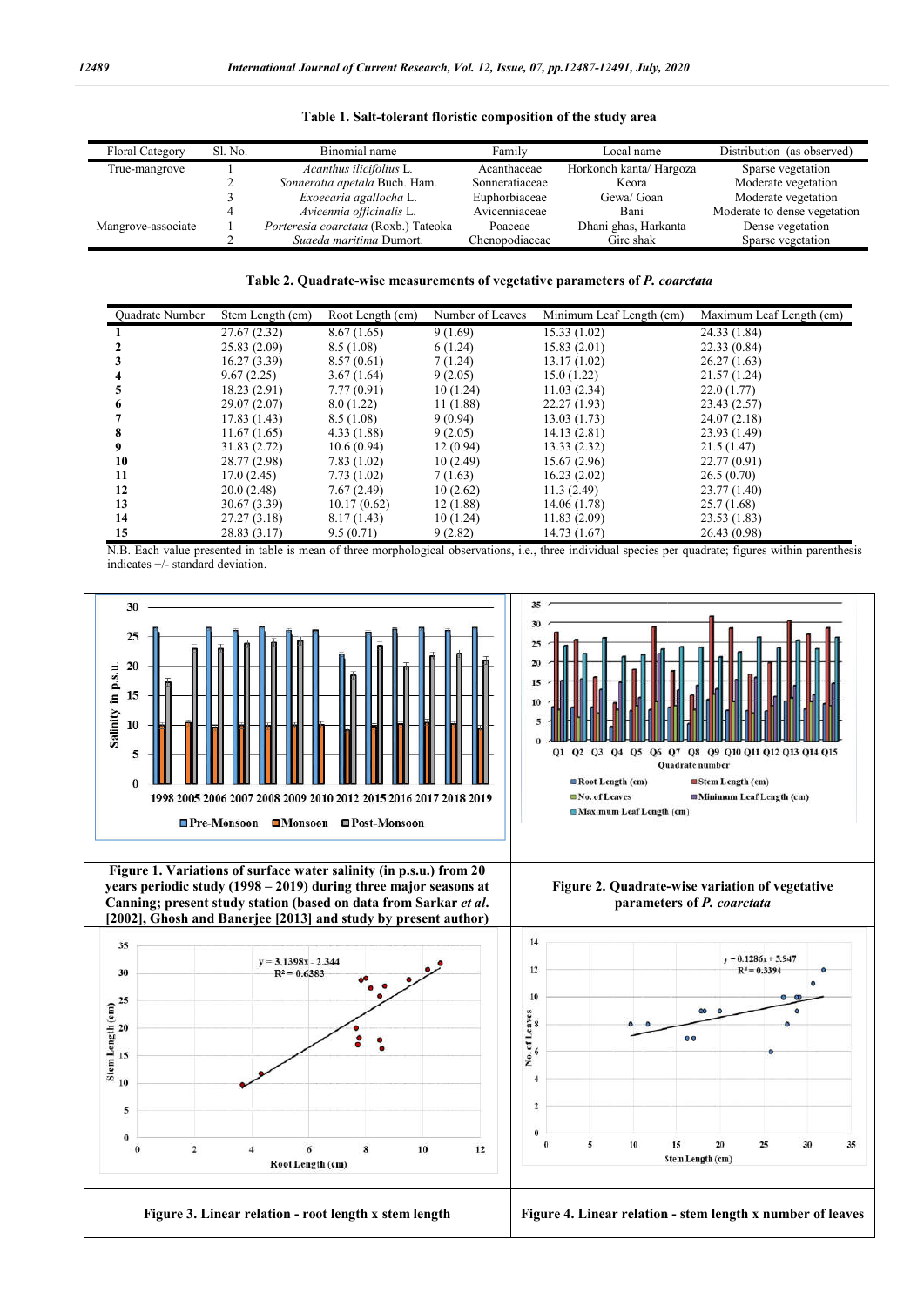River Matla started to dry up when the upstream freshwater discharge from the river Bidyadhari and Karatia had stopped.

Salinity is one of the most vital ecological drivers influencing health, species distribution, growth and productivity of mangrove vegetation (Ball, 2002). Surface water salinity in the present field-work station has been periodically monitored by few researchers (Sarkar *et al.,* 2002; Ghosh and Banerjee, 2013) and a comparative account of the same between 1998 and 2019 has been given in Figure 1. The sequence of salttolerant vegetation, in the study zone, exhibited poor zonation because of limited floral composition. The extreme inter-tidal area on the riverbank is mainly dominated by *Avicennia officinalis* and *Exoecaria agallocha* community. Further landward, the zone is occupied by *Sonneratia* population which is, then, replaced by *Acanthus ilicifolius*. Thick network of *Porteresia coarctata* along with moderate vegetation of another mangrove-associate *Suaeda maritima* form the ultimate layer of halophytic vegetation along the landward margin*. Avicennia officinalis* and *Exoecaria agallocha*  appeared to be the predominant species along the riverine belt. Studies have shown that the distribution of mangrove species within a mangrove area depends mainly on accessibility and allocation of seeds or seedlings, as well as tolerance of species to flooding and soil salinity, creating zonation of species (Abu Hena *et al.,* 2013).

*Porteresia coarctata* (Roxb.) Tateoka, a subtropical halophytic perennial grass, grows upright in stands of densely spaced stems with thick mats of roots and rhizomes. They possess linear, coriaceous leaves with spinulose margins. They act as pioneer species in the succession process of mangrove formation along the estuaries of India. It grows on the newly deposited sediments and thereby help to enhance sedimentation developing a favorable substratum for the growth of mangroves. *Porteresia* beds usually prefer polyhaline zones having salinity range of 18 – 35 ‰. The species has special glands that secrete excess salt, allowing it to withstand intense heat and daily exposure to salt water. It prefers lower salinity for germination and early growth (Jagtap, 1985). Of the whole plant body, what is seen above the soil surface is the shoot system, while below, covered by soil, is an equally important portion – the root system. The shoot is the emblem of greenness because of the green leaves while the root, growing in darkness, is never green (Gangulee) *et al.,* 2002). Grasses whether annual or perennial are mostly herbaceous, i.e., not woody, monocotyledon plants with jointed stems and sheathed leaves. They are usually upright, cylindrical with alternating leaves, anchored to the soil by roots. Grasses have leaf blades that narrow into a sheath, a stem, a collar region where leaves attach to the shoot system, roots, tillers and during the reproductive stage an inflorescence develops (Anonymous, 2020).

The salt marsh develops in a rigorous environment that shows wide variations in several environmental factors like salinity, temperature and substrate. A sudden rainstorm during low tide may reduce surface salinities to a great extent, whereas the return of high tide may supply the marsh bed with nearly full strength seawater (Nybakken, 1997). In a study carried out along the Goa coast, India, average shoot height considered as total plant height was in the range of  $36.1 - 83.5$  cm of which the highest  $(83.5 \text{ cm})$  and lowest  $(36.1 \text{ cm})$  values were recorded during September (Monsoon) and February respectively (Jagtap *et al.,* 2006). Estimated value of total plant height measured in the present study,  $13.34 \text{ cm} - 42.43 \text{ cm}$  (30.69 cm  $\pm$  8.48), was less compared to the plant height recorded by Jagtap *et al.* (2006) which may be attributed to seasonal difference in eco-biological variables in these two different geographic locales. While root length (independent factor) versus stem length (dependent factor) was plotted together, a high correlation value ( $r = 0.63$ ,  $p < 0.05$ ,  $n = 14$ ) indicates stem length tends to increase with increasing root length (Figure 3), whereas, no significant relationship was obtained between stem length (independent factor) and number of developed leaves (dependent factor) per plant  $(r = 0.39)$ which indicates stem or shoot length does not appear to be an influencing factor on number of leaves (Figure 4). Available data during 1998 – 2012 study period (Sarkar *et al.*, 2002; Ghosh and Banerjee, 2013) along with present study for the period 2015 – 2019 revealed that surface water salinity gradually increased through post-monsoon reaching at its peak during the month of May (pre-monsoon, Figure 1). Annual variation in salinity was in the range of 9.2 % (9.96 %  $\pm$  0.34) during monsoon to 26.5 ‰ (25.88 ‰  $\pm$  1.20) in pre-monsoon months. This factor could be held responsible behind comparatively poor data in some vegetative characteristics of *Porteresia* bed along the upstream belt of Matla estuarine system. Jagtap *et al*. (2006) opined that the luxuriant growth and high biomass content of *P. coarctata* during monsoon compared to other seasonal periods was due to lower salinity along with high nutrients. This could be substantiated from the fact that during monsoon, rivers get flooded with cities' pollutant loads because of precipitation which along with the factor of low (Evaporation – Precipitation) value reduces the surface water salinity. The less saline conditions favors the initiation of tiller primordial and luxuriant growth resulting in the higher biomass during monsoon period (Jagtap *et al.,* 2006). As the present study-period belonged to post-monsoon season, the surface water that nourishes the marsh vegetation, during this time, experiences a gradual increase in salinity content compared to monsoon and therefore could have impacted the overall vegetative characteristics of the species.

### **Conclusion**

With tolerance to wide salinity range and adaptability to sandy and muddy substratum, *P. coarctata* vegetation has immense ecological significance in providing natural protection, conservation and restoration of estuarine and creek systems in India. The habitats of this perennial grass in the country have been categorized under ecologically sensitive zone and protected vide Coastal Regulation Zone (CRZ) Act, 1990 along with mangroves (Sengupta and Majumder, 2010). The present study was very much restricted to single station and post-monsoon or winter period (December & January) of the study zone which fall in the central sector of Indian Sundarbans. The area experiences several anthropogenic disturbances, such as diverse construction activities, soil dredging etc. along with prominent threat from various point and non-point sources of pollution along the entire stretch of adjacent riverine system. This necessitates a thorough study to monitor the species composition and variation in different vegetative characteristics of *P. coarctata* bed to determine the level of ecological crisis this halophytic vegetation will experience in near future.

## **REFERENCES**

Abu Hena, M.K., Japar Sidik, B., Aysha, A., Ahasan, H. and Short, F.T. 2013. Estuarine Macrophytes at Bakkhali,